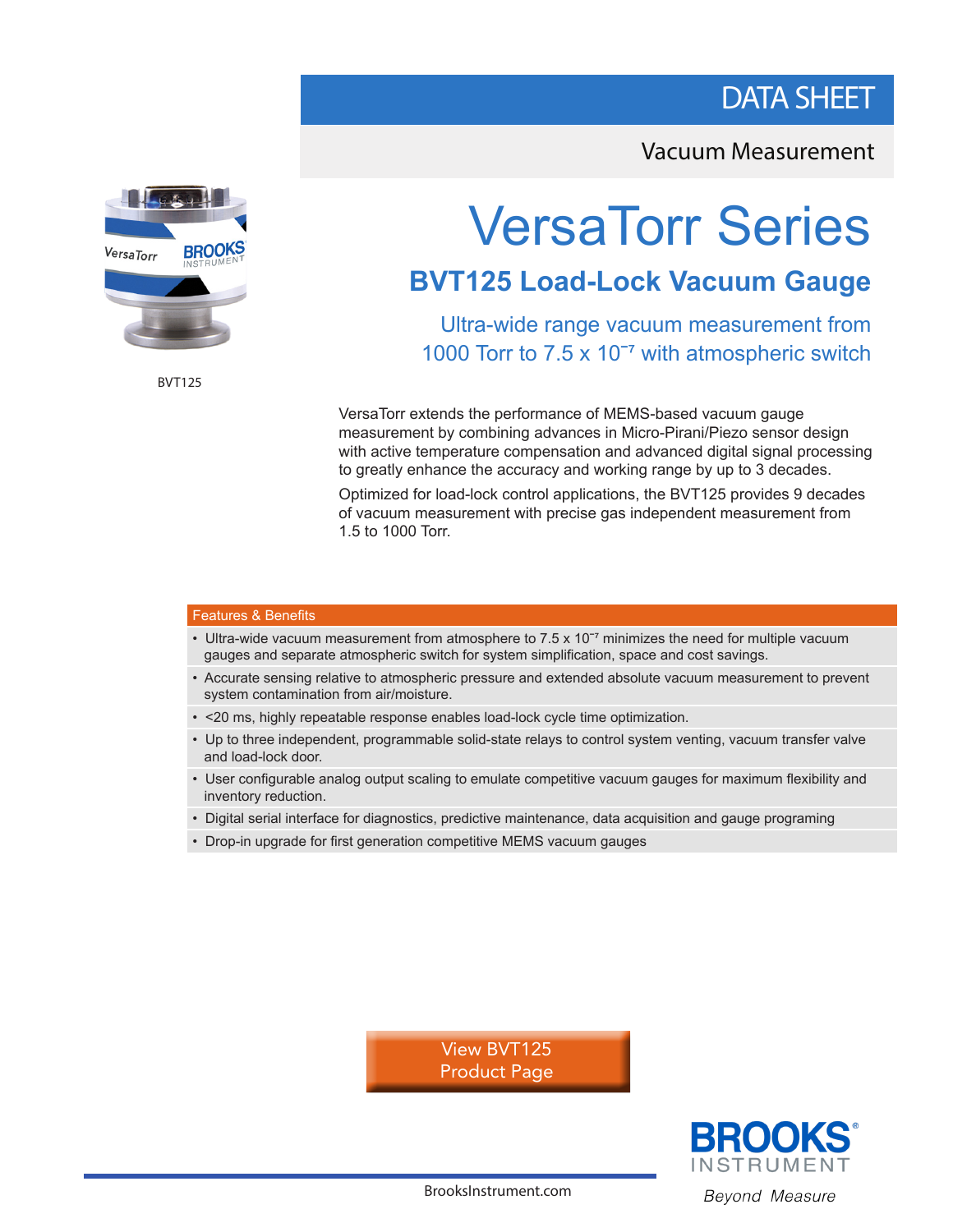| <b>Performance</b>                                                                                                                                                                 |                                                                                                                                                                               |
|------------------------------------------------------------------------------------------------------------------------------------------------------------------------------------|-------------------------------------------------------------------------------------------------------------------------------------------------------------------------------|
| <b>Measurement Range</b>                                                                                                                                                           | $7.5 \times 10^{-7}$ to 1000 Torr                                                                                                                                             |
| <b>Sensor Measurement Ranges</b><br><b>MEMS Pirani thermal conductivity</b><br><b>Blended MEMS Pirani/Piezo</b><br>MEMS Piezo resistive diaphragm                                  | $7.5 \times 10^{-7}$ to 1.125 Torr<br>1.125 to 1.5 Torr<br>1.5 to 1000 Torr                                                                                                   |
| <b>Accuracy</b><br>$7.5 \times 10^{-6}$ to $7.49 \times 10^{-5}$<br>$7.5 \times 10^{-5}$ to 7.49 Torr<br>7.5 to 74.9 Torr<br>75 to 599 Torr<br>600 to 824 Torr<br>825 to 1000 Torr | $±25%$ of reading<br>±5% of reading<br>±1% of reading<br>±0.5% of reading<br>±0.25% of reading<br>±0.5% of reading                                                            |
| <b>Hysteresis</b><br>$7.5^{-4}$ to $7.5$ Torr<br>7.5 to 900 Torr                                                                                                                   | 1%<br>0.1%                                                                                                                                                                    |
| <b>Barometric Sensor</b><br><b>Measurement Range</b><br>Accuracy                                                                                                                   | -225 to 900 Torr<br>$±0.375$ Torr                                                                                                                                             |
| <b>Atmospheric Referenced Pressure Output Range</b>                                                                                                                                | -1000 to 1000 Torr                                                                                                                                                            |
| <b>Vacuum Temperature Sensor</b><br>Range<br>Accuracy                                                                                                                              | $-20$ to $+85^{\circ}$ C<br>$±1.5^{\circ}$ C                                                                                                                                  |
| <b>Response Time</b>                                                                                                                                                               | $<$ 20 $ms$                                                                                                                                                                   |
| <b>Temperature Compensation</b>                                                                                                                                                    | 10 to $+50^{\circ}$ C                                                                                                                                                         |
| <b>Mechanical</b>                                                                                                                                                                  |                                                                                                                                                                               |
| <b>Materials Exposed to Vacuum</b>                                                                                                                                                 | 304 stainless steel, Kovar, glass, silicon, nickel, aluminum, SiO <sub>2</sub> ,<br>Si <sub>3</sub> N <sub>4</sub> , Gold, Viton, low out-gassing epoxy resin, solder, RO4305 |
| <b>Flange/Fitting</b>                                                                                                                                                              | SS 1.4307/AISI 304L                                                                                                                                                           |
| <b>Electrical</b>                                                                                                                                                                  |                                                                                                                                                                               |
| Analog Output Signal (absolute pressure)                                                                                                                                           | 0.5 -9.5 Vdc (1V per decade) standard, other selectable/user<br>programmable options <sup>1</sup>                                                                             |
| <b>Analog Output Resolution</b>                                                                                                                                                    | 16 bit (150 µV)                                                                                                                                                               |
| <b>Analog Output Update Rate</b>                                                                                                                                                   | 124 Hz                                                                                                                                                                        |
| <b>Digital Communication</b>                                                                                                                                                       | RS232 / RS485                                                                                                                                                                 |
| <b>Electrical Connector</b>                                                                                                                                                        | 15-pin HD D-sub                                                                                                                                                               |
| <b>Solid State Relays</b>                                                                                                                                                          |                                                                                                                                                                               |
| <b>Number of Relays</b>                                                                                                                                                            | Up to 3                                                                                                                                                                       |
| <b>Set Point Range (absolute)</b>                                                                                                                                                  | 3.75×10 <sup>-6</sup> to 1000 Torr                                                                                                                                            |
| Set Point Range (atm. relative)                                                                                                                                                    | $-770$ to $+375$ Torr                                                                                                                                                         |
| <b>Contact Rating</b>                                                                                                                                                              | 50 V, 100 mArms / mADC                                                                                                                                                        |
| <b>Approvals</b>                                                                                                                                                                   | UL Recognized: File E76270<br>CSA Certified: Certificate 1175739<br>EN/IEC 60950-1 Certified                                                                                  |

<sup>1</sup>The analog output voltage scaling can be ordered preconfigured or user configured via the RS232 / RS485 or VersaTorr User Software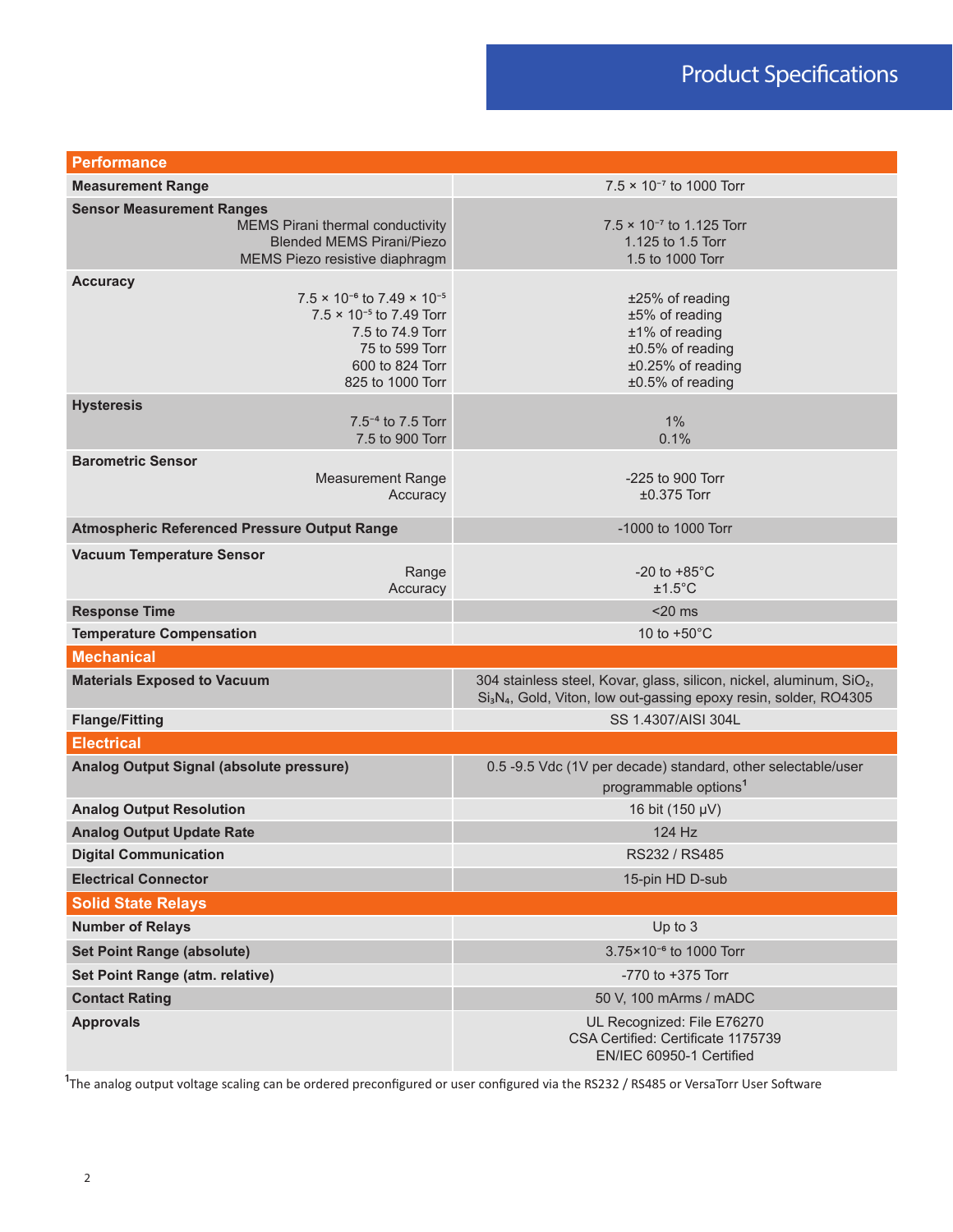# Product Specifications

| <b>ENVIRONMENTAL</b>                        |                              |  |  |
|---------------------------------------------|------------------------------|--|--|
| <b>Ambient Operating Temperature</b>        | -20 to $+50^{\circ}$ C       |  |  |
| <b>Bake-out Temperature (non-operating)</b> | $120^{\circ}$ C              |  |  |
| <b>Humidity</b>                             | 98%, non-condensing          |  |  |
| <b>Over Pressure Limit</b>                  | 14.5 psia                    |  |  |
| Protection Rating, EN 60529 / A2:2013       | IP40                         |  |  |
| <b>Mounting Orientation</b>                 | Any                          |  |  |
| <b>CERTIFICATIONS</b>                       |                              |  |  |
| <b>CE</b>                                   | EMC directive 2014/30/EU     |  |  |
| <b>RoHS</b>                                 | Directive EU 2015/863        |  |  |
| <b>POWER SUPPLY</b>                         |                              |  |  |
| <b>Supply Voltage</b>                       | 12-30 VDC                    |  |  |
| <b>Power Consumption</b>                    | 350 mW (max)                 |  |  |
| <b>Reverse Polarity Protection</b>          | Yes                          |  |  |
| <b>Overvoltage Protection</b>               | <b>Yes</b>                   |  |  |
| <b>Internal Fuse</b>                        | 100 mA (thermal recoverable) |  |  |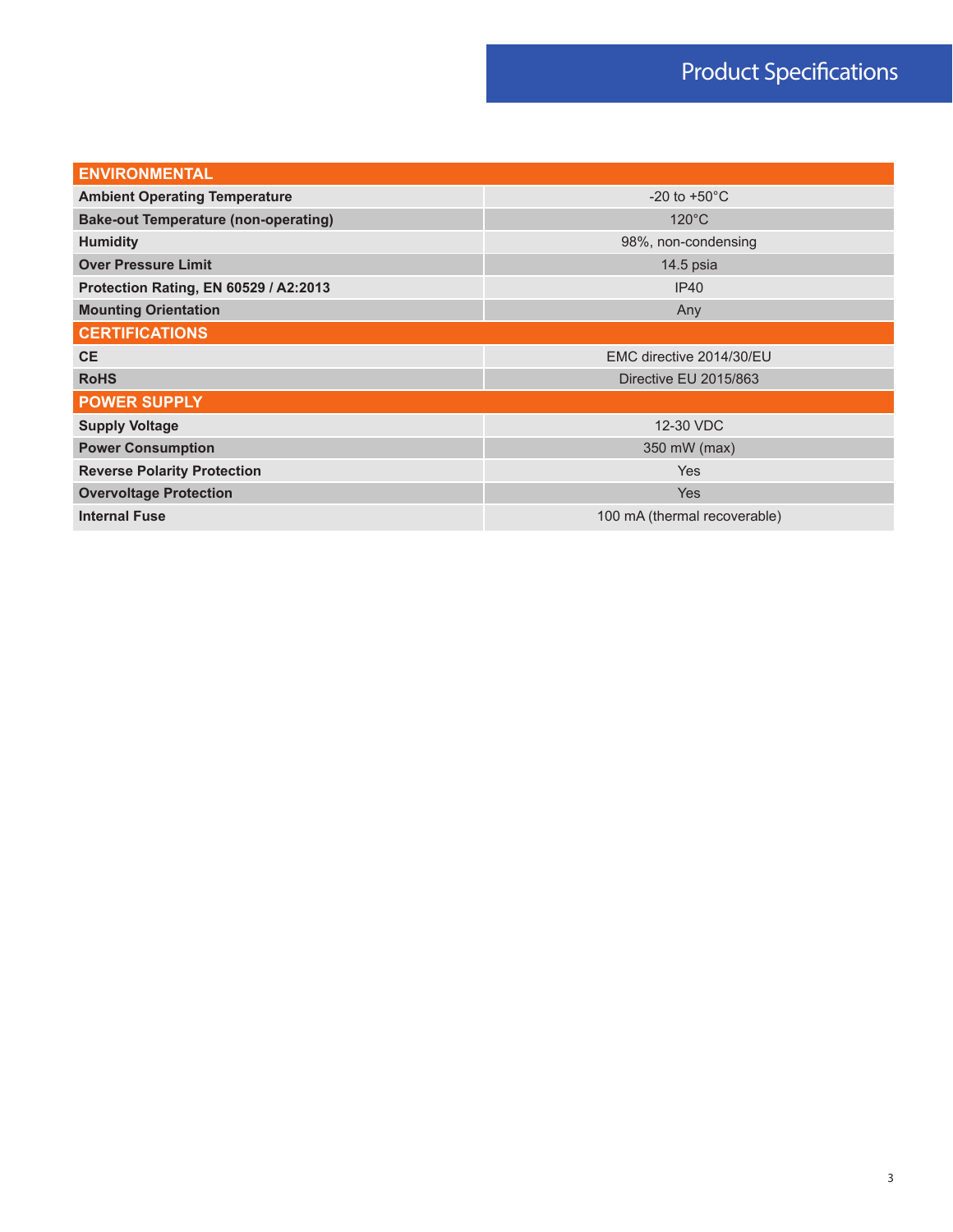# **Dimensions (DN16KF flange with 15-pin HD D-sub)**  43.0  $12.0$ 40.2 All dimensions in mm. 39.4

## **Connector Pin Outs**

### 15 Pin HD D-sub RS-232/RS-485

| Pin                            | Description                                         |  |
|--------------------------------|-----------------------------------------------------|--|
| 1                              | RS-232 Transmit / RS-485 (-)                        |  |
| 2                              | RS-232 Receive / RS-485 (+)                         |  |
| 3                              | Supply voltage 12-30 VDC                            |  |
| $\overline{4}$                 | Supply voltage - (return)                           |  |
| 5                              | Analog voltage signal +                             |  |
| 6                              | Analog voltage signal - (return)                    |  |
| $\overline{7}$                 | Relay 1 NO (normally open contact) (1)              |  |
| 8                              | Relay 1 Common <sup>(1)</sup>                       |  |
| 9                              | Relay 1 NC (normally closed contact) <sup>(1)</sup> |  |
| 10                             | Relay 2 NC (normally closed contact) <sup>(1)</sup> |  |
| 11                             | Relay 2 Common <sup>(1)</sup>                       |  |
| 12                             | Relay 2 NO (normally open contact) (1)              |  |
| 13                             | Relay 3 NC (normally closed contact) <sup>(1)</sup> |  |
| 14                             | Relay 3 Common <sup>(1)</sup>                       |  |
| 15                             | Relay 3 NO (normally open contact) (1)              |  |
| $(4)$ $\wedge$ $\cdot$ $1$ $1$ |                                                     |  |



(1) Optional relay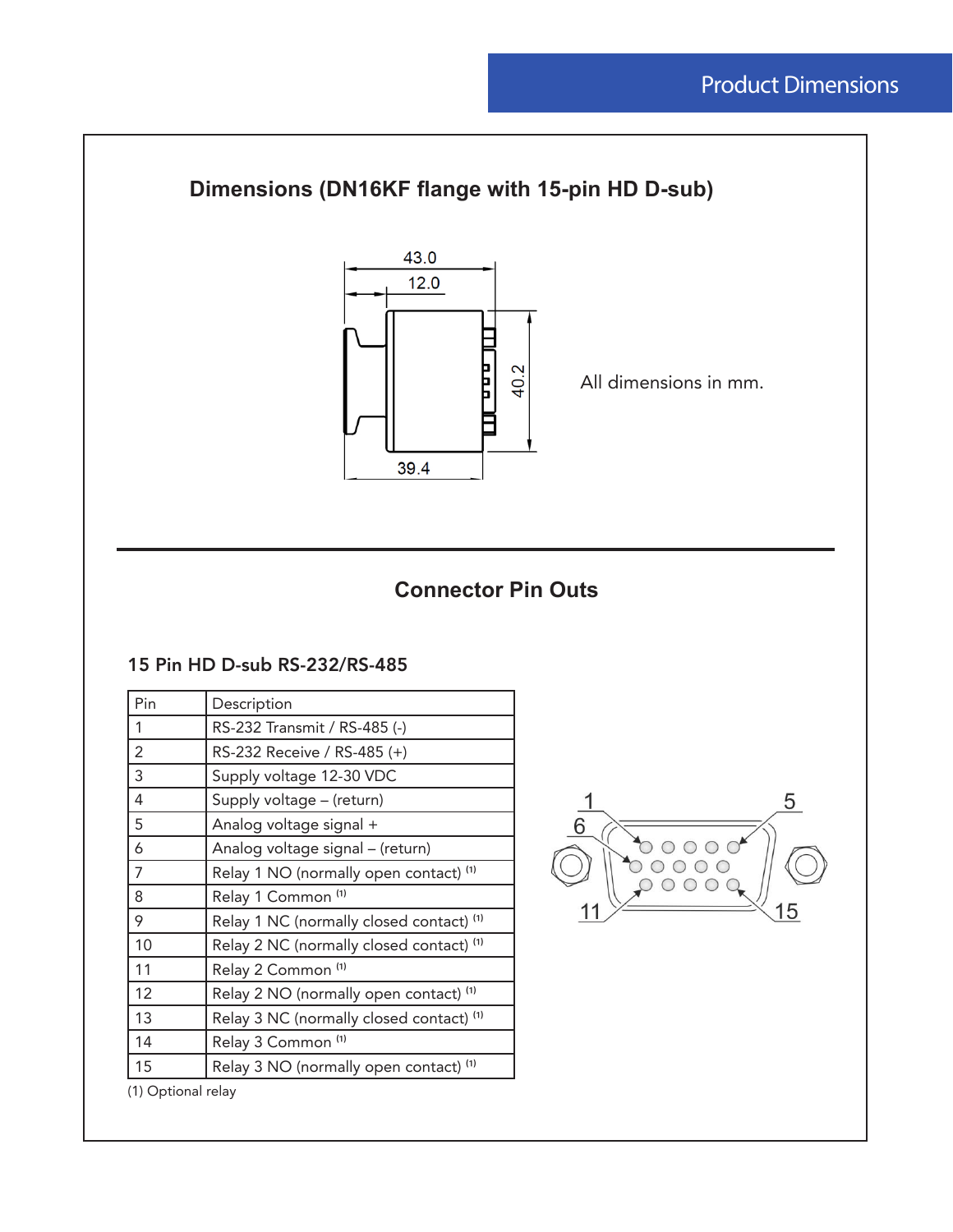## Model Code

| <b>Code Description</b>        | <b>Code Option</b> | <b>Option Descripton</b>                                |
|--------------------------------|--------------------|---------------------------------------------------------|
| I. Base Model                  | <b>BVT125</b>      | VersaTorr MEMS Load-Lock Vacuum Gauge                   |
| II. Units                      | $\mathbf{1}$       | Torr                                                    |
|                                | $\overline{2}$     | mbar                                                    |
|                                | 3                  | Pascal                                                  |
| III. Programable Relays        | 0                  | None                                                    |
|                                | $\mathbf{1}$       | 1x Solid State Relay                                    |
|                                | $\overline{2}$     | 2x Solid State Relay                                    |
|                                | 3                  | 3x Solid State Relay                                    |
| IV. Vacuum Flange              | $\mathbf{1}$       | DN16KF                                                  |
|                                | 2                  | DN25KF                                                  |
|                                | 3                  | <b>NPT 1/8"</b>                                         |
|                                | 4                  | VCR4F                                                   |
|                                | 5                  | <b>DN16KF Extended</b>                                  |
|                                | 6                  | DN16KF with light baffle                                |
|                                | $\overline{7}$     | DN16KF with heavy duty baffle                           |
| V. Electrical Connector        | 2                  | 15 pin HD D-sub male (up to 3 relays)                   |
|                                | 3                  | 15 pin HD D-Sub male / dual analog out (up to 3 relays) |
| VI Digital Interface           | 1                  | RS-232 / Brooks Vacuum Transducer Communicator          |
|                                | 2                  | RS-485 / Brooks Vacuum Transducer Communicator          |
| <b>VII. Analog Output</b>      | A                  | $0.5 - 9.5$ (1 V/dec)                                   |
|                                | B                  | 1.0-9 VDC 1 VDC/Dec (MKS 901P/925/910 emulation)        |
|                                | $\mathsf C$        | 0.375 to 5.659 VDC (MKS GP275 emulation)                |
|                                | D                  | 1.0-9 VDC (MKS 523 emulation)                           |
|                                | Ε                  | 1.9-10 VDC (Inficon PSG55x, Leybold TTR91 emulation)    |
|                                | F                  | 1.5-8.5 VDC (Pfeiffer TPR260/27x/28x emulation)         |
|                                | G                  | 1.9-9.1 VDC (Edwards APG100XLC emulation)               |
|                                | H                  | 1.9-9.1 VDC (Edwards APG100XM emulation)                |
|                                | J                  | 0-10 VDC 0.1Torr FS (Capacitance manometer emulation)   |
|                                | K                  | 0-10 VDC 1 Torr FS (Capacitance manometer emulation)    |
|                                | L                  | 0-10 VDC 10 Torr FS (Capacitance manometer emulation)   |
|                                | M                  | 0-10 VDC 100 Torr (Capacitance manometer emulation)     |
|                                | N                  | 0-10 VDC 1000 Torr (Capacitance manometer emulation)    |
| VIII. Customer Special Request | <b>XXXX</b>        |                                                         |